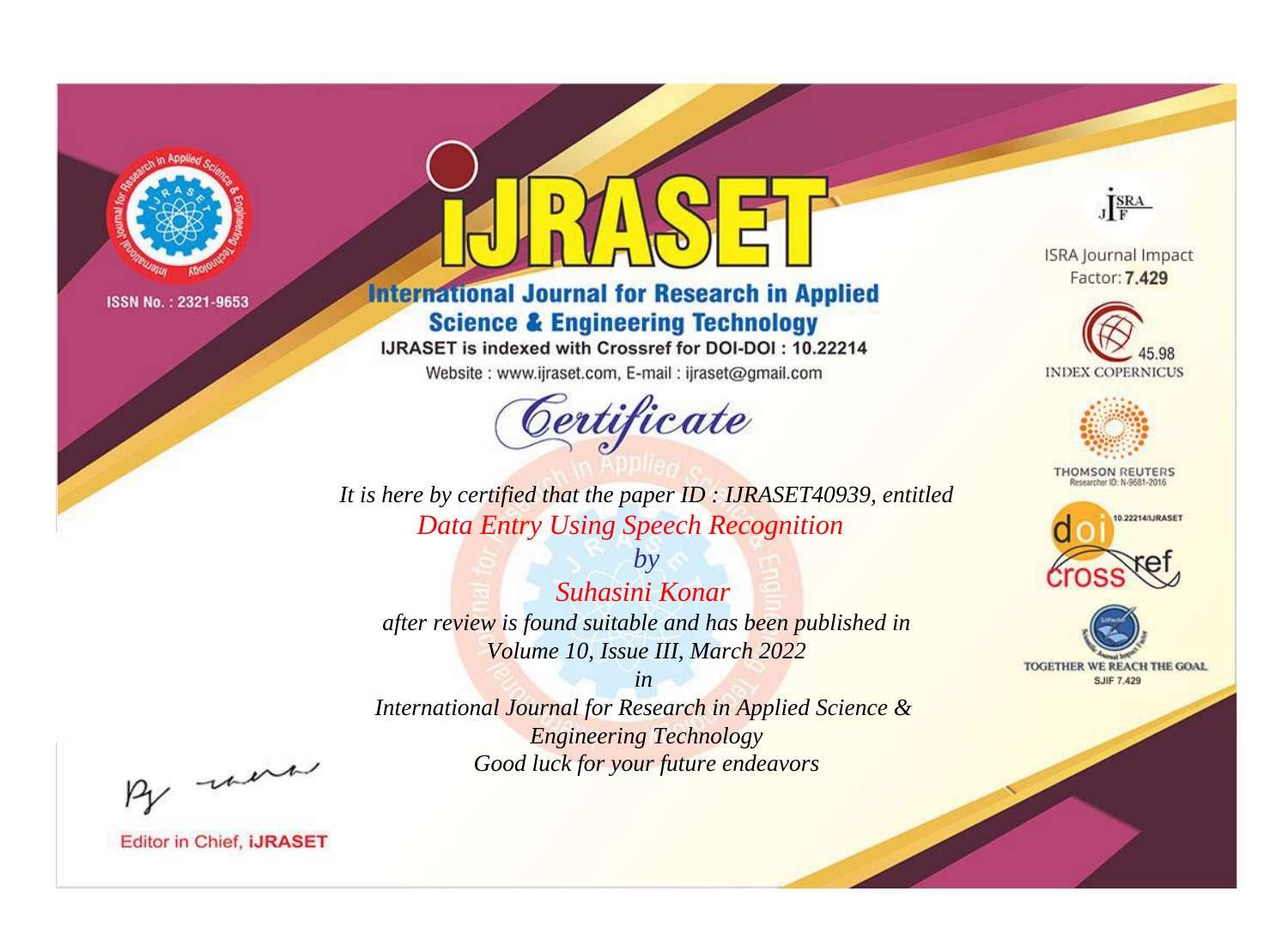

# **International Journal for Research in Applied Science & Engineering Technology**

IJRASET is indexed with Crossref for DOI-DOI: 10.22214

Website: www.ijraset.com, E-mail: ijraset@gmail.com



JERA

**ISRA Journal Impact** Factor: 7.429





**THOMSON REUTERS** 



TOGETHER WE REACH THE GOAL **SJIF 7.429** 

It is here by certified that the paper ID: IJRASET40939, entitled **Data Entry Using Speech Recognition** 

 $b\nu$ Ishita Bhargava after review is found suitable and has been published in Volume 10, Issue III, March 2022

 $in$ International Journal for Research in Applied Science & **Engineering Technology** Good luck for your future endeavors

By morn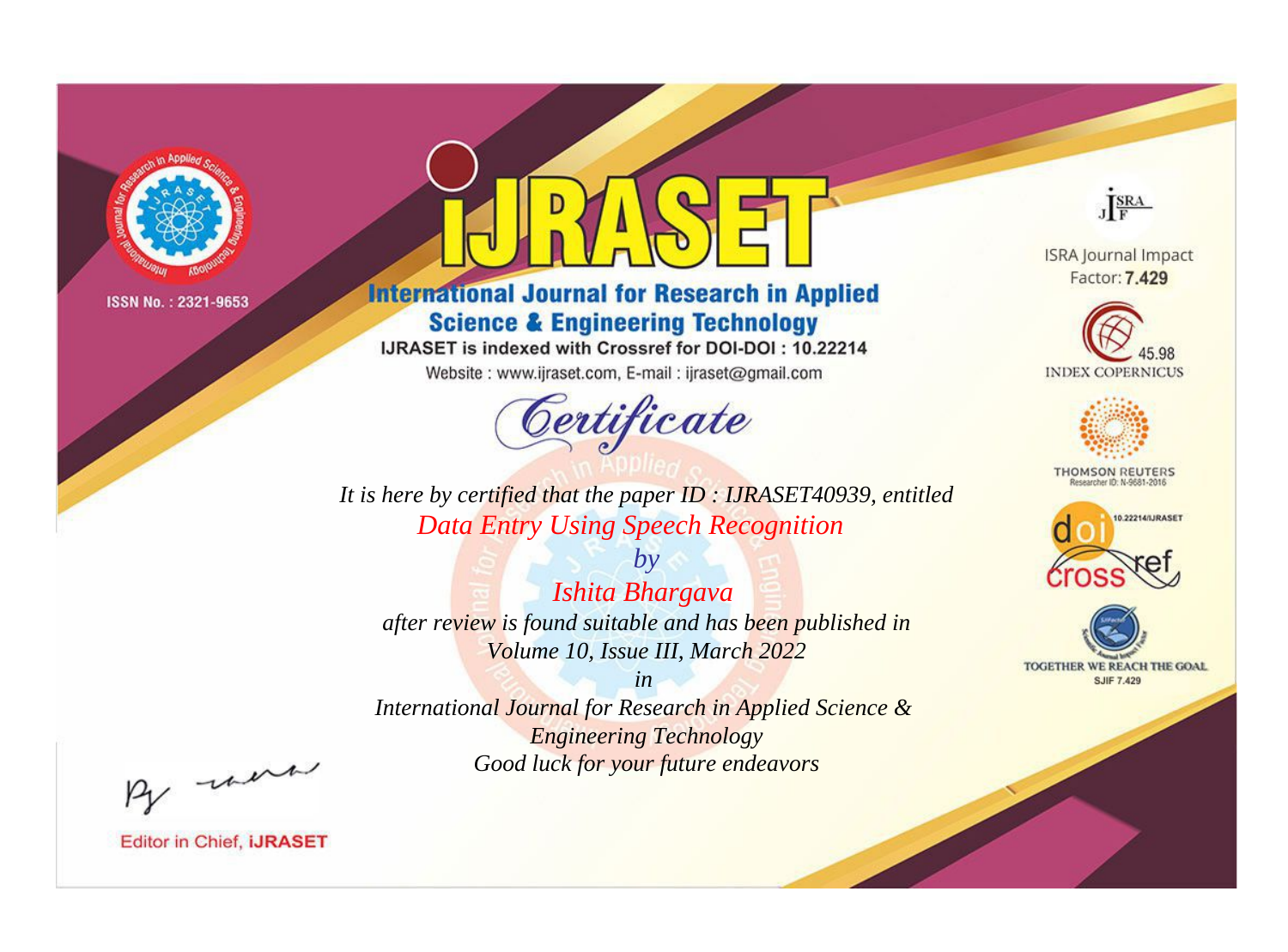

# **International Journal for Research in Applied Science & Engineering Technology**

IJRASET is indexed with Crossref for DOI-DOI: 10.22214

Website: www.ijraset.com, E-mail: ijraset@gmail.com



JERA

**ISRA Journal Impact** Factor: 7.429





**THOMSON REUTERS** 



TOGETHER WE REACH THE GOAL **SJIF 7.429** 

It is here by certified that the paper ID: IJRASET40939, entitled **Data Entry Using Speech Recognition** 

 $b\nu$ Anushika Balamurgan after review is found suitable and has been published in Volume 10, Issue III, March 2022

 $in$ International Journal for Research in Applied Science & **Engineering Technology** Good luck for your future endeavors

By morn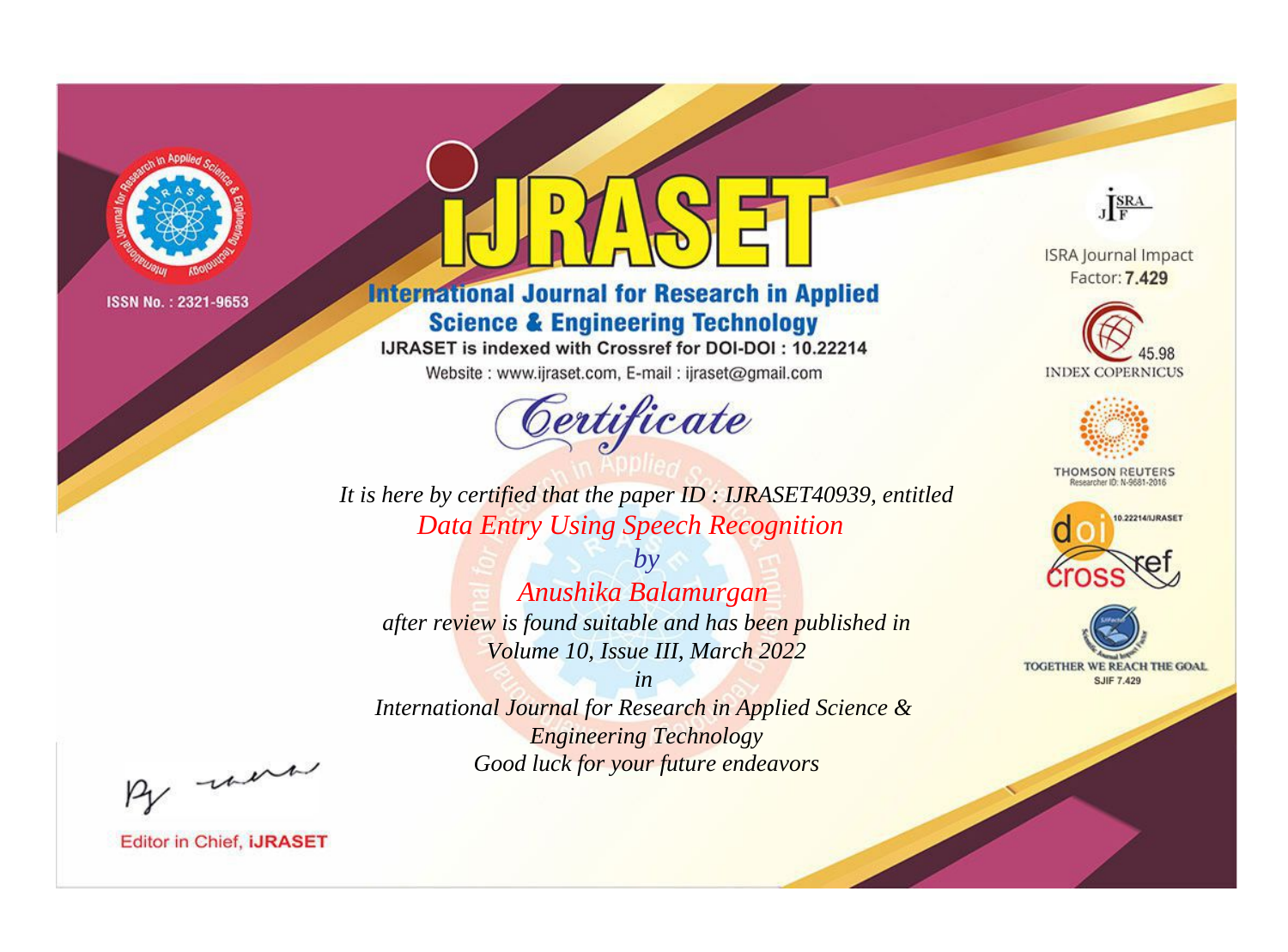

# **International Journal for Research in Applied Science & Engineering Technology**

IJRASET is indexed with Crossref for DOI-DOI: 10.22214

Website: www.ijraset.com, E-mail: ijraset@gmail.com



JERA

**ISRA Journal Impact** Factor: 7.429





**THOMSON REUTERS** 



TOGETHER WE REACH THE GOAL **SJIF 7.429** 

It is here by certified that the paper ID: IJRASET40939, entitled **Data Entry Using Speech Recognition** 

Aakanksha Bhatt after review is found suitable and has been published in Volume 10, Issue III, March 2022

 $b\nu$ 

 $in$ International Journal for Research in Applied Science & **Engineering Technology** Good luck for your future endeavors

By morn